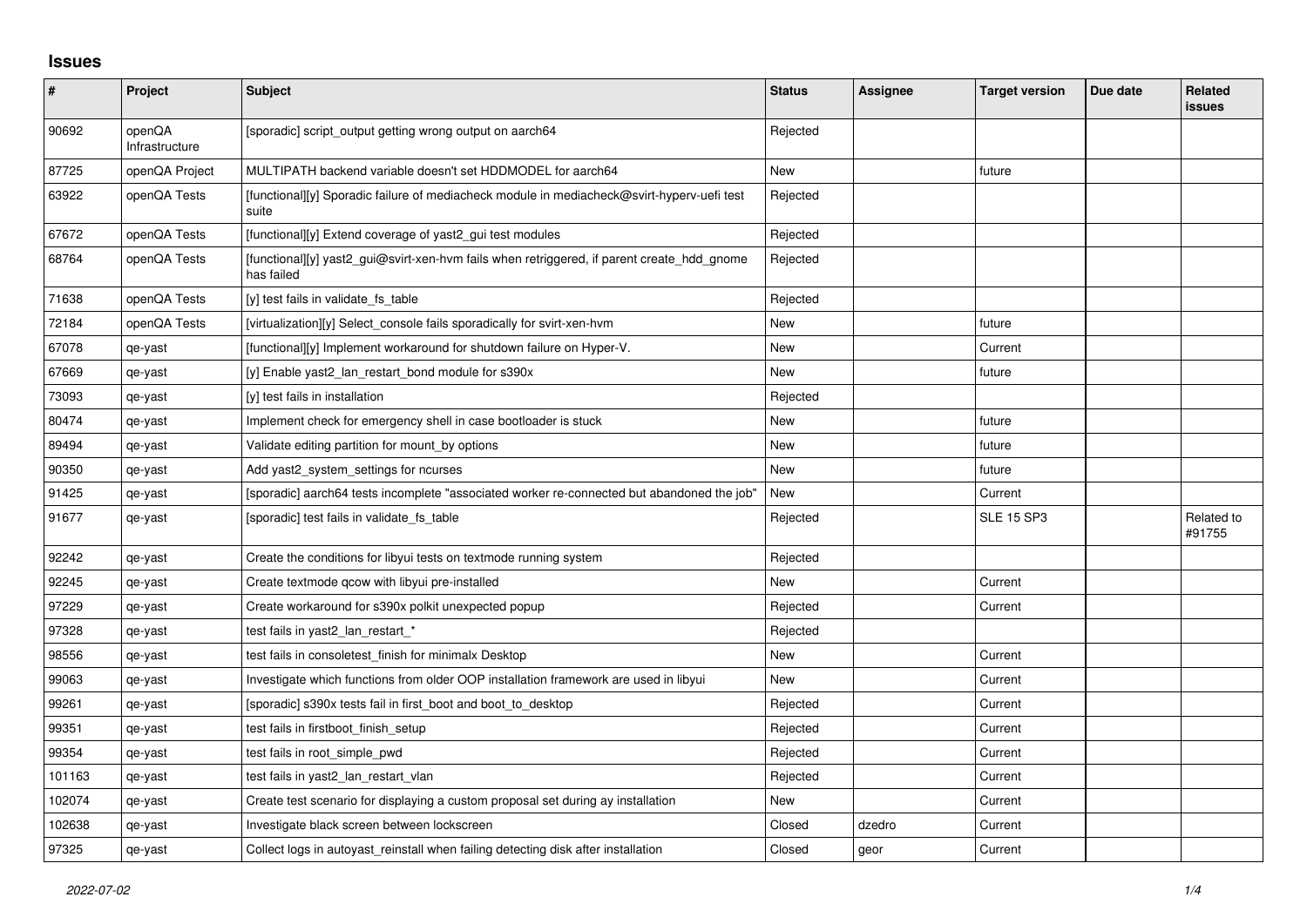| $\sharp$ | Project        | <b>Subject</b>                                                                               | <b>Status</b>  | <b>Assignee</b>     | <b>Target version</b> | Due date | <b>Related</b><br><b>issues</b>               |
|----------|----------------|----------------------------------------------------------------------------------------------|----------------|---------------------|-----------------------|----------|-----------------------------------------------|
| 97766    | qe-yast        | Adapt the order of activation for ZFCP with client for libyui-rest-api                       | Closed         | geor                | Current               |          | Related to<br>#98811                          |
| 71116    | qe-yast        | [y] Add OpenQA test for OneClickInstall                                                      | Closed         | JERiveraMova        | <b>SLE 15 SP3</b>     |          |                                               |
| 73306    | qe-yast        | [y][timeboxed:20h] test fails in await install                                               | <b>Blocked</b> | <b>JERiveraMoya</b> | Current               |          |                                               |
| 75424    | qe-yast        | [sporadic] test fails in force scheduled tasks                                               | Closed         | <b>JERiveraMoya</b> | <b>SLE 15 SP3</b>     |          |                                               |
| 80272    | qe-yast        | Adapt yast2_expert_partitioner (before: yast2_storage_ng) in ppc64le to use libyui           | Closed         | JERiveraMoya        | <b>SLE 15 SP3</b>     |          | Blocked by<br>#80840                          |
| 93029    | qe-yast        | Implement test module for Product selection using LibyuiClient in YaST Job Group             | Closed         | <b>JERiveraMoya</b> | <b>SLE 15 SP3</b>     |          |                                               |
| 95392    | qe-yast        | Expand functionality of prepare profile module                                               | Closed         | <b>JERiveraMoya</b> | Current               |          |                                               |
| 97319    | qe-yast        | tests fail for ppc installation at different points                                          | Closed         | <b>JERiveraMoya</b> | Current               |          |                                               |
| 97331    | qe-yast        | [timebox: 24h] Investigate failure in rebootmgr                                              | Closed         | JERiveraMoya        | Current               |          | Related to<br>#98832                          |
| 97760    | qe-yast        | Rewrite workaround for scrolling for bsc#1189550                                             | Closed         | JERiveraMoya        | Current               |          |                                               |
| 102515   | qe-yast        | validate_self_update greps only in /var/log/y2log and misses compressed logs                 | Closed         | <b>JERiveraMoya</b> | Current               |          |                                               |
| 73096    | qe-yast        | [sporadic] msdos test fails in validate_fs_table                                             | Rejected       | JRivrain            | <b>SLE 15 SP3</b>     |          |                                               |
| 73471    | qe-yast        | Enable yast2_firstboot in textmode                                                           | Closed         | JRivrain            | <b>SLE 15 SP3</b>     |          |                                               |
| 73474    | qe-yast        | Add more modules to yast2_firstboot                                                          | Closed         | JRivrain            | <b>SLE 15 SP3</b>     |          |                                               |
| 73477    | qe-yast        | Modify firstboot configuration for yast2_firstboot_custom                                    | Closed         | JRivrain            | <b>SLE 15 SP3</b>     |          |                                               |
| 80206    | qe-yast        | Adjust msdos scenario for the UI changes in the Expert Partitioner                           | Closed         | JRivrain            | <b>SLE 15 SP3</b>     |          |                                               |
| 93641    | qe-yast        | Create schedules for opensuse test suites                                                    | Closed         | JRivrain            | <b>SLE 15 SP3</b>     |          | Related to<br>#94069,<br>Related to<br>#92479 |
| 62243    | openQA Project | After latest updates, openQA has problematic behavior on Dell Precision 5810                 | Resolved       | okurz               | Done                  |          | Related to<br>#62015,<br>Copied to<br>#62567  |
| 63460    | openQA Tests   | serial console stopped working on hyperv                                                     | Rejected       | okurz               |                       |          |                                               |
| 76885    | qe-yast        | Unit test for yast2-metapackage-handler OneClickInstallWorkerFunction.rb (part I)            | Resolved       | oorlov              | <b>SLE 15 SP3</b>     |          |                                               |
| 81310    | qe-yast        | [sporadic][timeboxed:10h] test fails in mediacheck on svirt uefi                             | Resolved       | oorlov              | future                |          |                                               |
| 87646    | qe-yast        | Create autoyast test using btrfs quota limit                                                 | Closed         | oorlov              | <b>SLE 15 SP3</b>     |          |                                               |
| 91830    | qe-yast        | Investigate if a change of DH version for TLS negotiation can fix 'remote_controller' module | Resolved       | oorlov              | <b>SLE 15 SP3</b>     |          |                                               |
| 101370   | qe-yast        | test fails in yast2 firewall due to recent modification the interface zone                   | Blocked        | rainerkoenig        | Current               |          |                                               |
| 69658    | openQA Tests   | [y] test fails in yast2_control_center                                                       | Resolved       | riafarov            | <b>SLE 15 SP3</b>     |          |                                               |
| 80210    | openQA Tests   | [ppc64le] ppc64le-hmc tests fail in bootloader start                                         | Rejected       | riafarov            |                       |          |                                               |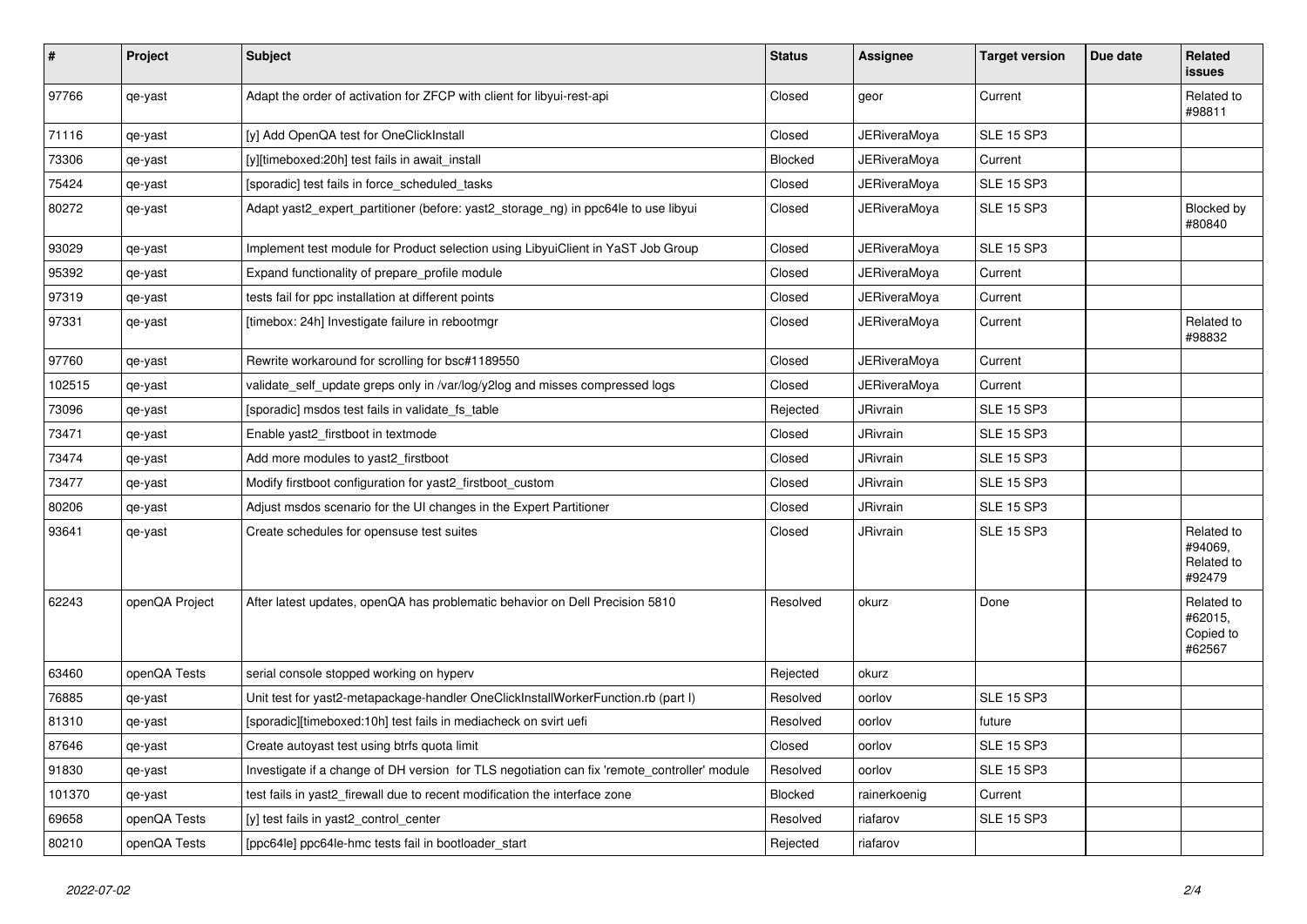| $\sharp$ | Project        | <b>Subject</b>                                                                                          | <b>Status</b> | Assignee         | <b>Target version</b> | Due date | Related<br><b>issues</b>                                                                           |
|----------|----------------|---------------------------------------------------------------------------------------------------------|---------------|------------------|-----------------------|----------|----------------------------------------------------------------------------------------------------|
| 73363    | qe-yast        | sporadic failure for btrfs_libstorage-ng@64bit-ipmi                                                     | Closed        | riafarov         | <b>SLE 15 SP3</b>     |          |                                                                                                    |
| 73642    | qe-yast        | Modify allmodules+allpatterns+registration test suite                                                   | Closed        | riafarov         | <b>SLE 15 SP3</b>     |          | Related to<br>#73645                                                                               |
| 80204    | qe-yast        | Adjust lvm+resize_root scenario for the UI changes in the Expert Partitioner                            | Closed        | riafarov         | <b>SLE 15 SP3</b>     |          |                                                                                                    |
| 80212    | qe-yast        | Adjust cryptivm scenario for the UI changes in the Expert Partitioner                                   | Rejected      | riafarov         | <b>SLE 15 SP3</b>     |          |                                                                                                    |
| 80220    | qe-yast        | test choses wrong product for installation                                                              | Rejected      | riafarov         | <b>SLE 15 SP3</b>     |          |                                                                                                    |
| 80276    | qe-yast        | [sporadic][timeboxed:12h] autoyast reinstall@s390x-kvm-sle12 fails in installation                      | Closed        | riafarov         | <b>SLE 15 SP3</b>     |          |                                                                                                    |
| 81248    | qe-yast        | test fails in snapshots_small_root on aarch64                                                           | Rejected      | riafarov         | <b>SLE 15 SP3</b>     |          |                                                                                                    |
| 89932    | qe-yast        | [sporadic] stabilize partitioning firstdisk                                                             | Closed        | riafarov         | <b>SLE 15 SP3</b>     |          |                                                                                                    |
| 91130    | qe-yast        | Use libyui for btrfs libstorage-ng ipmi and zVM                                                         | Closed        | riafarov         | <b>SLE 15 SP3</b>     |          |                                                                                                    |
| 91136    | qe-yast        | Textmode test suite fails for s390x-kvm                                                                 | Rejected      | riafarov         | <b>SLE 15 SP3</b>     |          |                                                                                                    |
| 91350    | qe-yast        | [timeboxed:16h][sporadic] test fails in verify_undelete_snapshots                                       | Closed        | riafarov         | <b>SLE 15 SP3</b>     |          |                                                                                                    |
| 69634    | qe-yast        | [y][timeboxed:24h] Add unit test for yast-metapackage-handler                                           | Resolved      | syrianidou_sofia | future                |          |                                                                                                    |
| 71122    | qe-yast        | [y][timeboxed:12h] Organize and open tickets for yast-matepackage-handler unit test                     | Resolved      | syrianidou sofia | <b>SLE 15 SP3</b>     |          |                                                                                                    |
| 76879    | qe-yast        | Unit test for yast2-metapackage-handler OneClickInstall.rb (part I)                                     | Resolved      | syrianidou sofia | <b>SLE 15 SP3</b>     |          |                                                                                                    |
| 76882    | qe-yast        | Unit test for yast2-metapackage-handler OneClickInstall.rb (part II)                                    | Resolved      | syrianidou sofia | future                |          |                                                                                                    |
| 76888    | qe-yast        | Unit test for yast2-metapackage-handler OneClickInstallWorkerFunction.rb (part II)                      | Closed        | syrianidou_sofia | <b>SLE 15 SP3</b>     |          |                                                                                                    |
| 80216    | qe-yast        | Adjust home_encrypted scenario for the UI changes in the Expert Partitioner                             | Resolved      | syrianidou_sofia | <b>SLE 15 SP3</b>     |          |                                                                                                    |
| 88480    | qe-yast        | [sporadic] boot_encrypt doesn't unlock encrypted disk for cryptlvm@ppc64le                              | Closed        | syrianidou_sofia | <b>SLE 15 SP3</b>     |          |                                                                                                    |
| 90851    | qe-yast        | SLE 15 SP3 Release Candidate 2 exploratory testing                                                      | Resolved      | syrianidou sofia |                       |          |                                                                                                    |
| 93032    | qe-yast        | Use accept_license module with libyui-rest-api in all test suites in YaST, TW and Leap 15<br>Job Groups | Closed        | syrianidou sofia | <b>SLE 15 SP3</b>     |          |                                                                                                    |
| 93411    | qe-yast        | Create test cases for Language, Keyboard and Product Selection                                          | Closed        | syrianidou_sofia | <b>SLE 15 SP3</b>     |          |                                                                                                    |
| 95542    | qe-yast        | test fails in yast2_kdump                                                                               | Closed        | syrianidou_sofia | Current               |          |                                                                                                    |
| 95551    | qe-yast        | autologin yast test fails in first boot                                                                 | Closed        | syrianidou sofia | Current               |          |                                                                                                    |
| 97709    | qe-yast        | [sporadic] accept timezone configuration fails to navigate next screen                                  | Closed        | syrianidou sofia | Current               |          |                                                                                                    |
| 69754    | openQA Tests   | [y][u] tests fail in bootloader_start for ppc64le - PowerVM workers not available                       | Resolved      | szarate          | <b>SLE 15 SP3</b>     |          | Related to<br>#69406,<br>Related to<br>#68980,<br>Related to<br>#68977, Has<br>duplicate<br>#70474 |
| 69313    | openQA Project | When using refspec for ppc for a particular job, PRODUCTDIR is set wrong                                | Resolved      | Xiaojing liu     | Ready                 |          |                                                                                                    |